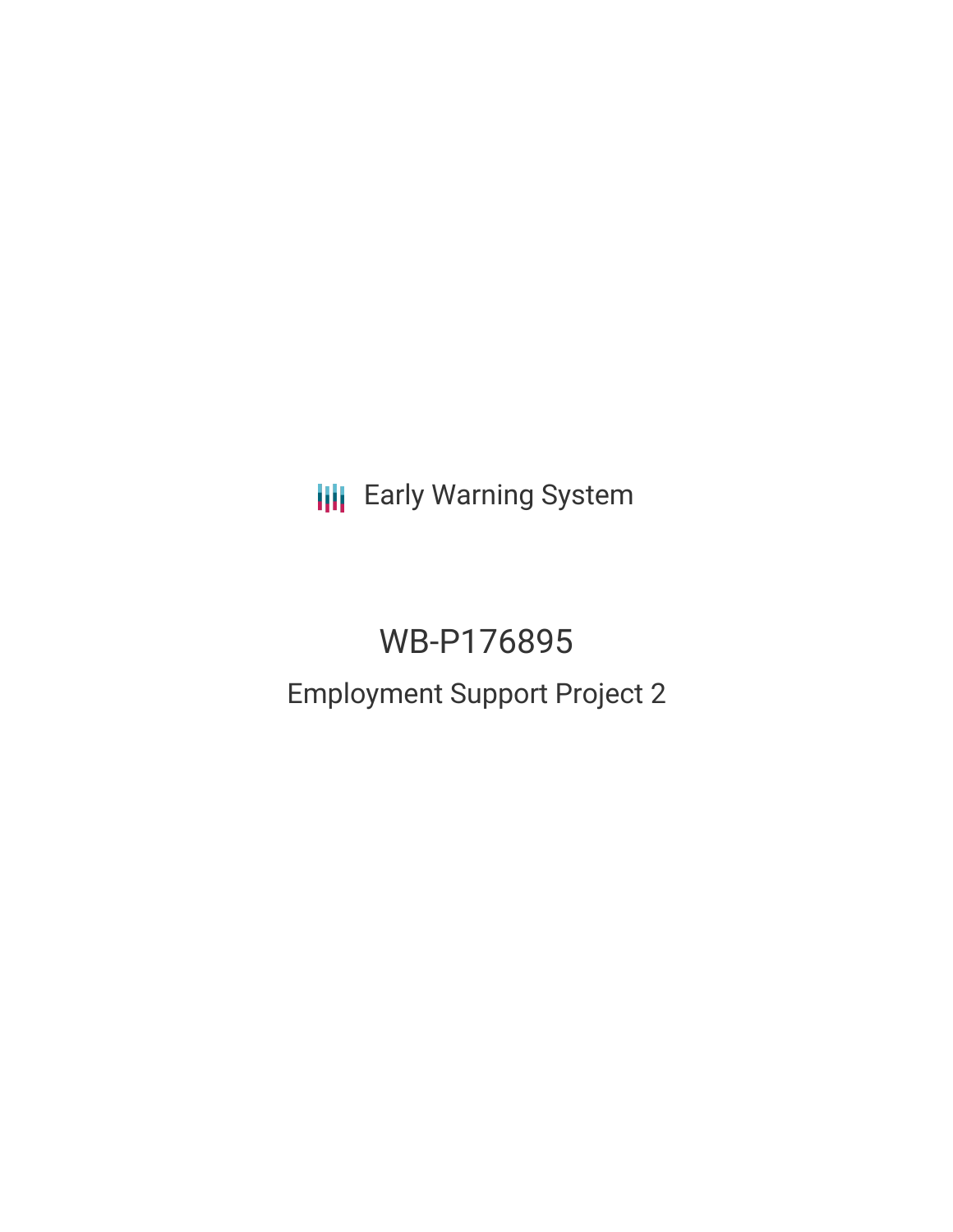

#### **Quick Facts**

| <b>Countries</b>              | Bosnia and Herzegovina |
|-------------------------------|------------------------|
| <b>Financial Institutions</b> | World Bank (WB)        |
| <b>Status</b>                 | Active                 |
| <b>Bank Risk Rating</b>       | U                      |
| <b>Borrower</b>               | Bosnia and Herzegovina |
| <b>Sectors</b>                | Industry and Trade     |
| <b>Investment Type(s)</b>     | Loan                   |
| <b>Loan Amount (USD)</b>      | $$47.13$ million       |
| <b>Project Cost (USD)</b>     | \$67.20 million        |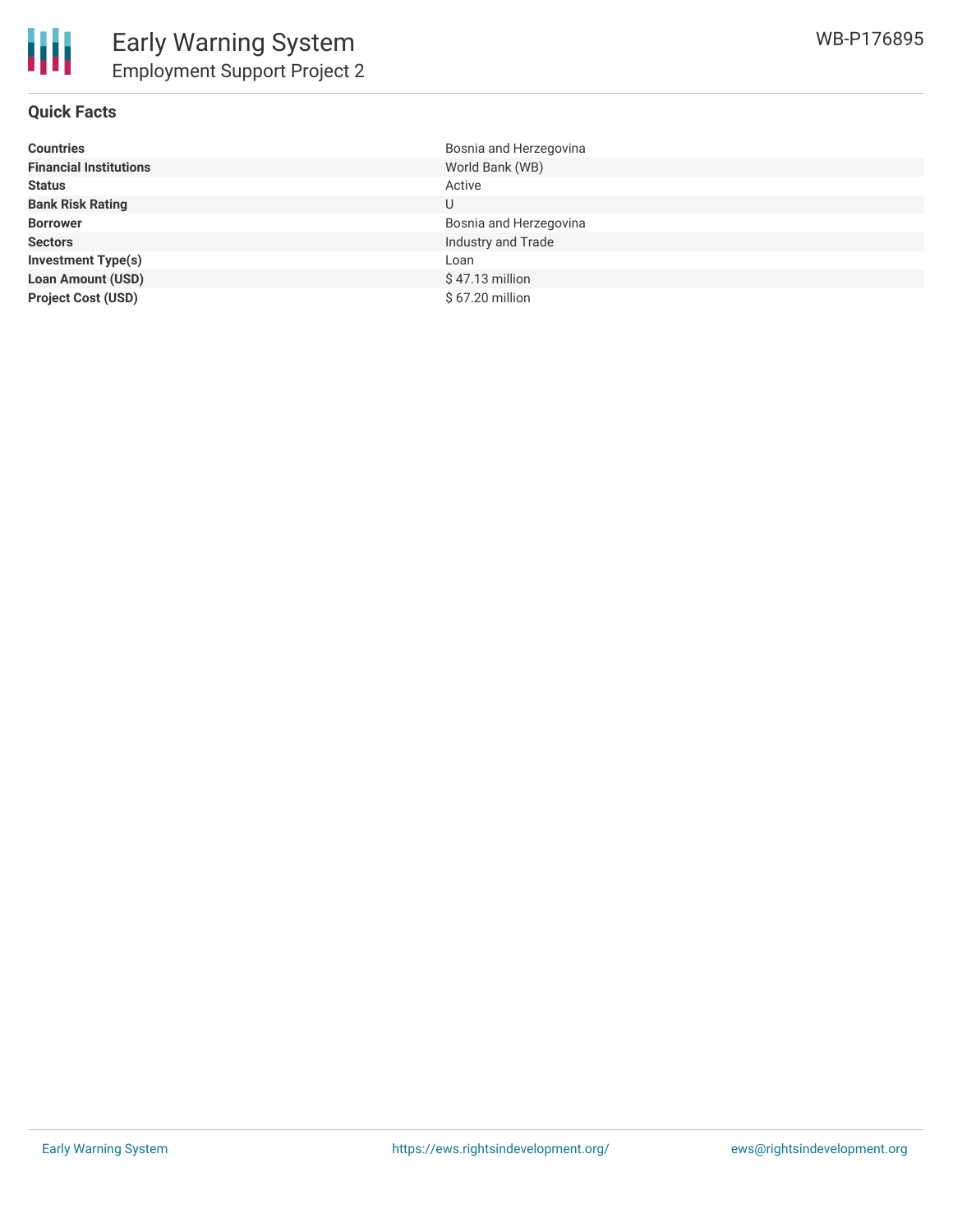

## **Project Description**

The project development objective is to increase formal private sector employment among targeted groups of registered job seekers.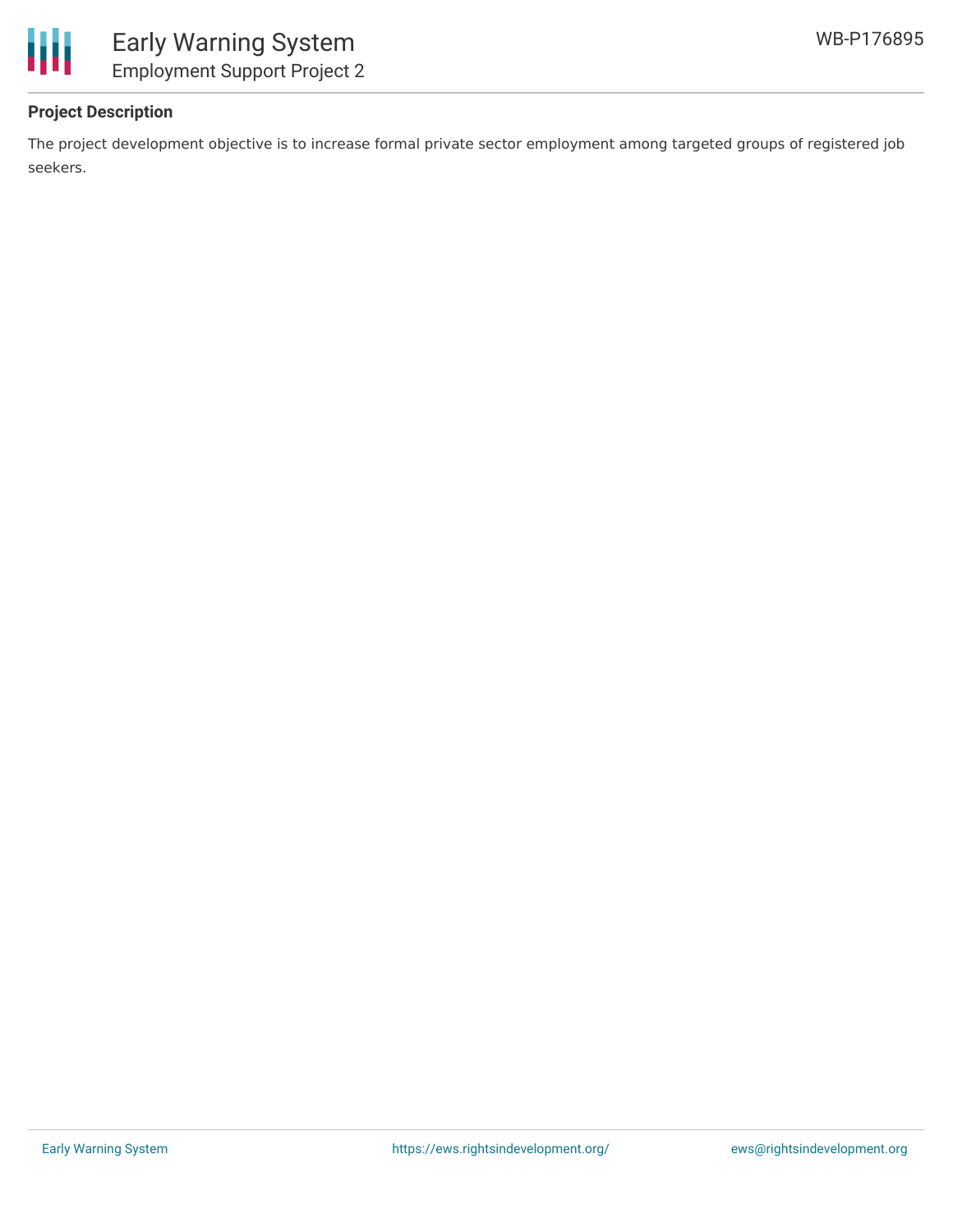#### **Investment Description**

World Bank (WB)